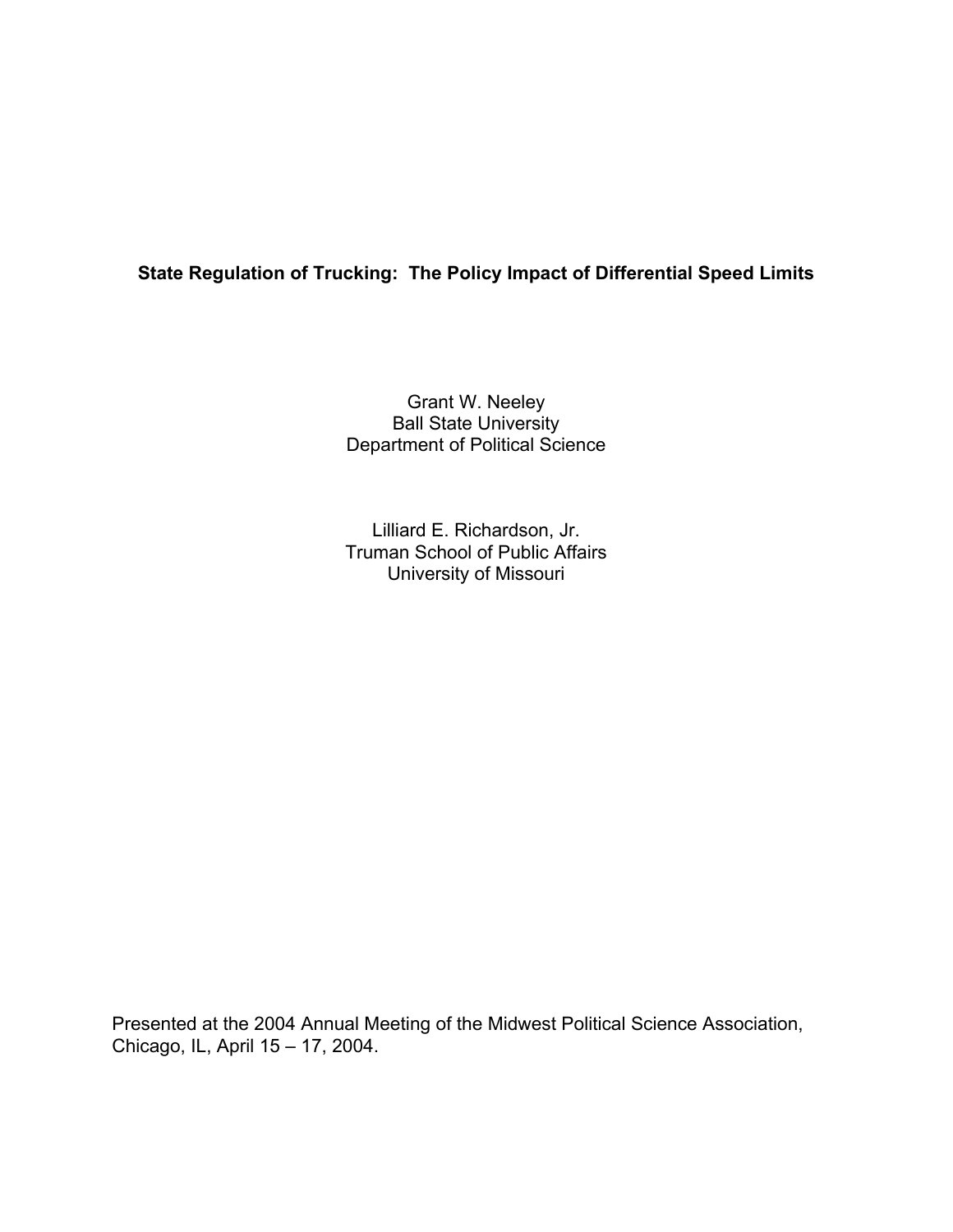States have been primarily responsible for traffic safety policy and administration of the roadway system in America throughout our history. States largely determine licensing guidelines, speed limits, drinking and driving laws, seatbelt and child restraint requirements, highway design and maintenance, and most enforcement of driving behavior. Some policy changes are in direct response to federal pressure, such as the adoption of lower blood alcohol limits to .08 in many states over the last few years, but the states vary considerably across the range of traffic safety policies. An oft-stated goal of many traffic safety laws is the reduction of fatalities, and one area of particular concern is safety involving large trucks. Because of the size and weight of large trucks, stopping distances and reaction times are much slower and the results can be quite dangerous for both the truck drivers and occupants of the smaller vehicles around them.

In an effort to increase truck safety, states regulate both driver behavior and vehicle limitations. Truck regulations include height, weight, and length limitations, and states use scales to weigh and measure violations on these factors in the wake of federal deregulation (see Teske, Best, and Mintrom 1995). Truck driving behavior is regulated by the federal government for some issues such as required rests, but many of the regulations are the same as for other drivers, such as those prohibiting drug use, limiting drinking and driving, and requiring seat belts. For one issue, however, some states have begun to provide different limitations for trucks than cars – speed limits. In some states, trucks are limited to lower speeds on state highways than smaller vehicles. Very little is known about the impact of truck speed limits, but there is a spirited debate on the impact of speed limits in general. Some argue that increasing the speed limit for cars runs counter to the trend in reducing risk factors for fatalities because higher

2 and 2 and 2 and 2 and 2 and 2 and 2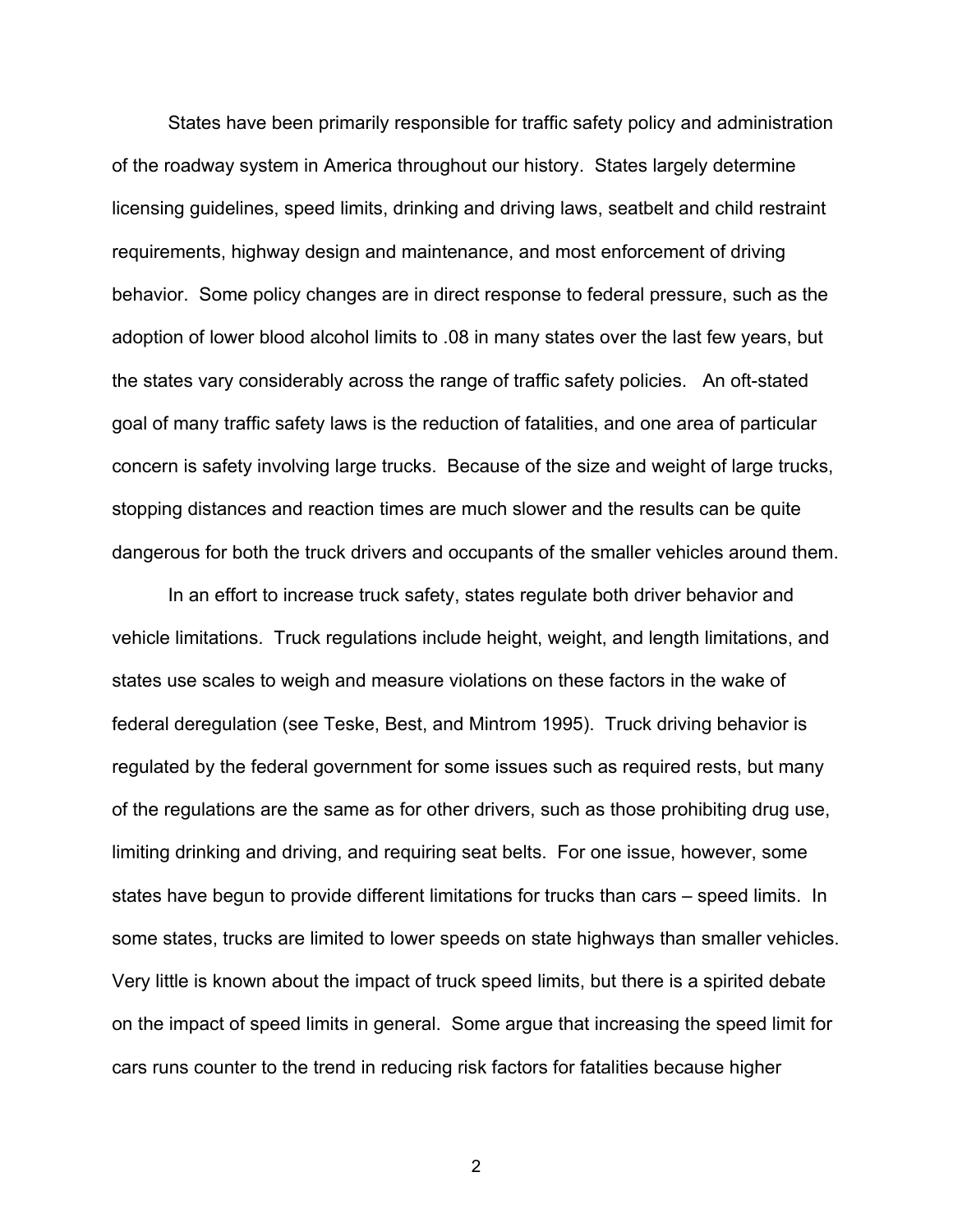speeds lead to more fatalities (Meier and Morgan 1981; Kamerud 1988; Baum, Wells, and Lund 1990, 1991; Garber and Graham 1990; Chang and Paniati 1990; Wagenaar, Streff, and Schultz 1990), but others have argued that higher speeds on rural interstates do not lead to higher overall state fatality rates (Lave and Elias 1994; Houston 1999). Beyond the maximum truck speed, another concern could be that different speed limits for different vehicle types on the same roadway could affect the traffic fatality rate.

In this paper we develop and test a model explaining traffic fatalities resulting from crashes involving large trucks as defined by the National Highway Traffic Safety Administration (NHTSA). The dependent variable is taken from Fatality Analysis Reporting System (FARS), a dataset maintained by NHTSA. We use a cross-sectional time series design with data from 1994-2000, and we separately model each of the response variables. These models allow policy and covariate effects to be fixed or random, linear or nonlinear and time-independent or time-dependent. We include a number of policy and control variables in the model. We are interested in several policy variables related to truck regulation, including weight limits, length restrictions, truck speed limits, and differences in speed limits for cars and trucks. In addition, we consider enforcement efforts, measured with citations data, as well as policy variables related to highway capital, highway maintenance, and police and safety expenditures.

We control for a number of other known correlates of traffic fatalities even though less is known about whether they apply to fatalities involving large trucks. We include control variables for traffic safety laws applying to everyone (such as seat belt usage and drinking and driving policies), vehicle miles traveled annually in a state, population density, per capita income, climate, and the mix of vehicle types traveling in a state.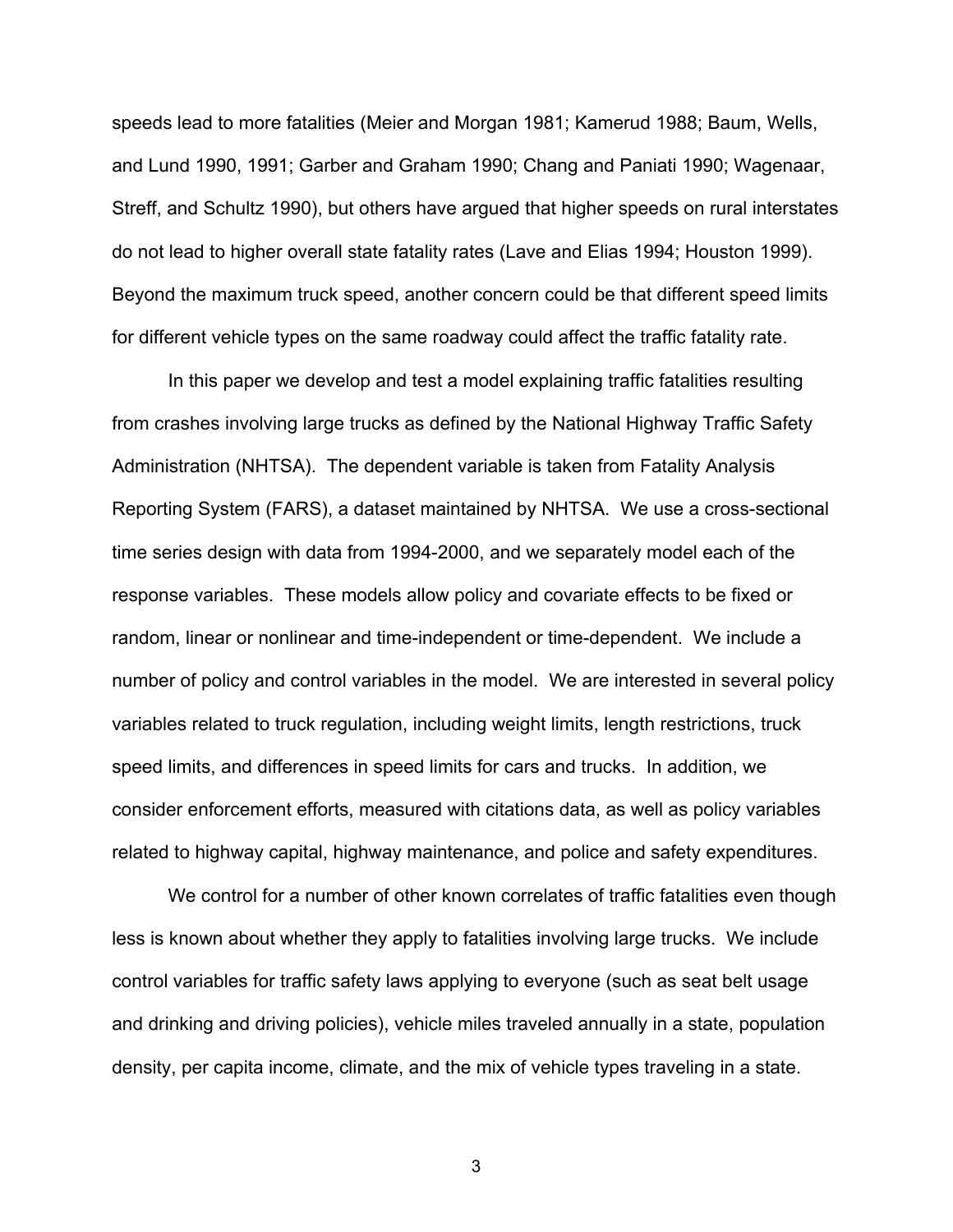For estimation of policy and covariate effects for the models described above, we will use a generalized least squares random-effects estimation method. The estimated effects of all policies will be the effects adjusted for all concerned covariates and can be tested for their significance in reducing fatalities. This methodological approach will allow the identification of policies that have significant effects on reducing traffic fatalities and the ordering of all policies in terms of their effects.

### **Factors Influencing Highway Safety**

Concern over the safety of America's highways is often revealed in regulatory efforts of the federal and state governments. Policy tools that are frequently used target the driving public in an effort to modify behavior – speed limits, seat belt laws, bloodalcohol-content limits, and minimum legal drinking age – have all been proposed and adopted by states as mechanisms to limit injurious and fatal traffic accidents. While these effects have been studied in the context of passenger vehicles, we know less about the policy impacts on a smaller, but potentially more dangerous form of transportation – large trucks.

Although large trucks comprise fewer than 5% of registered vehicles and only 8% of the total miles driven, they are involved in passenger vehicle occupant deaths at a substantially higher rate (Lyman and Braver 2003). Previous research on passenger vehicle fatal crashes provides us the general contextual factors that influence highway safety. Our interest is in understanding what public policies and transportation factors contribute to fatalities crashes involving large trucks. We utilize a state-level data set over the time period from 1994 – 2000. Apart from specific policy tools, states engage in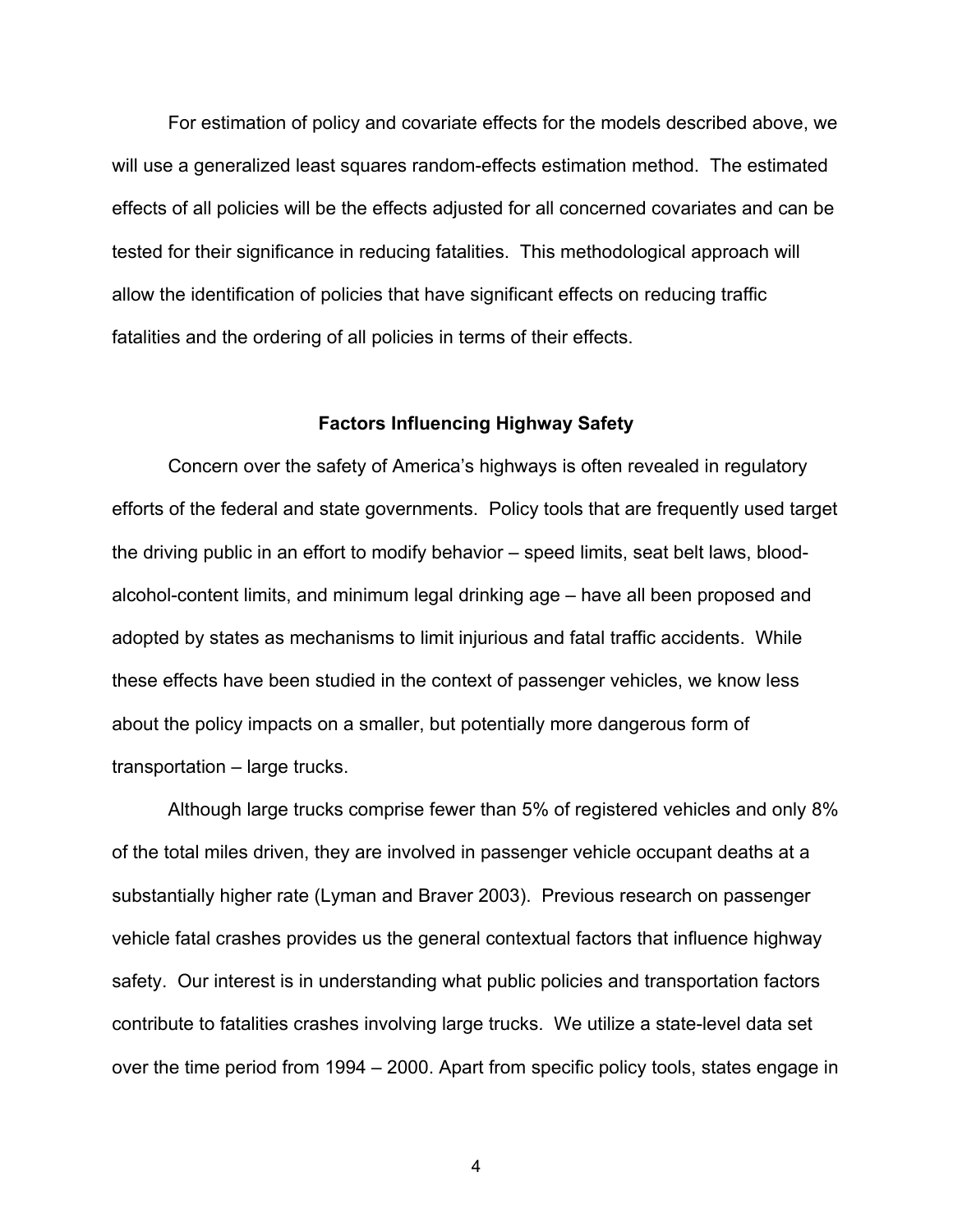budgetary decision making related to highway construction and maintenance. Further law enforcement efforts are funded by states and enacted by officials in the field to enhance compliance with transportation laws designed to prolong the lifespan of roadways and provide a safer travel environment.

With regard to truck transportation, states not only regulate speed but limit size and weight of trucks to promote both safety and the longevity of roadways. States frequently monitor adherence to these limit though the use of weight scales at stations close to state borders as well as mobile units tasked with enforcement and issuance of citations for violations.

### **Policy Factors**

Our policies of interest are the speed limit for trucks and the difference in speed limits between the two maximum speed limits possible for passenger vehicles and trucks. Previous research has shown mixed results regarding the effect of speed limits on traffic fatalities (Meier and Morgan 1981; Garber and Graham 1990; Pant, Adhami, and Niehaus 1992; Lave and Elias 1994; Houston 1999). We expect that higher truck speed limits and differences in speed limits between cars and trucks may exacerbate this problem by creating two streams of traffic that flow at drastically different rates.

Lower speed limits for trucks should reduce the number of fatalities, but it is difficult to operationalize a measure of average speeds across the states for the entire time period. The only measure that is consistently available across the data set is the maximum speed limit allowed on any state roadway. In most states, this maximum applies only to rural interstate highways, but in some it also applies to any rural state highway. Some states (often with large urban populations) have no differences in urban

 $5\,$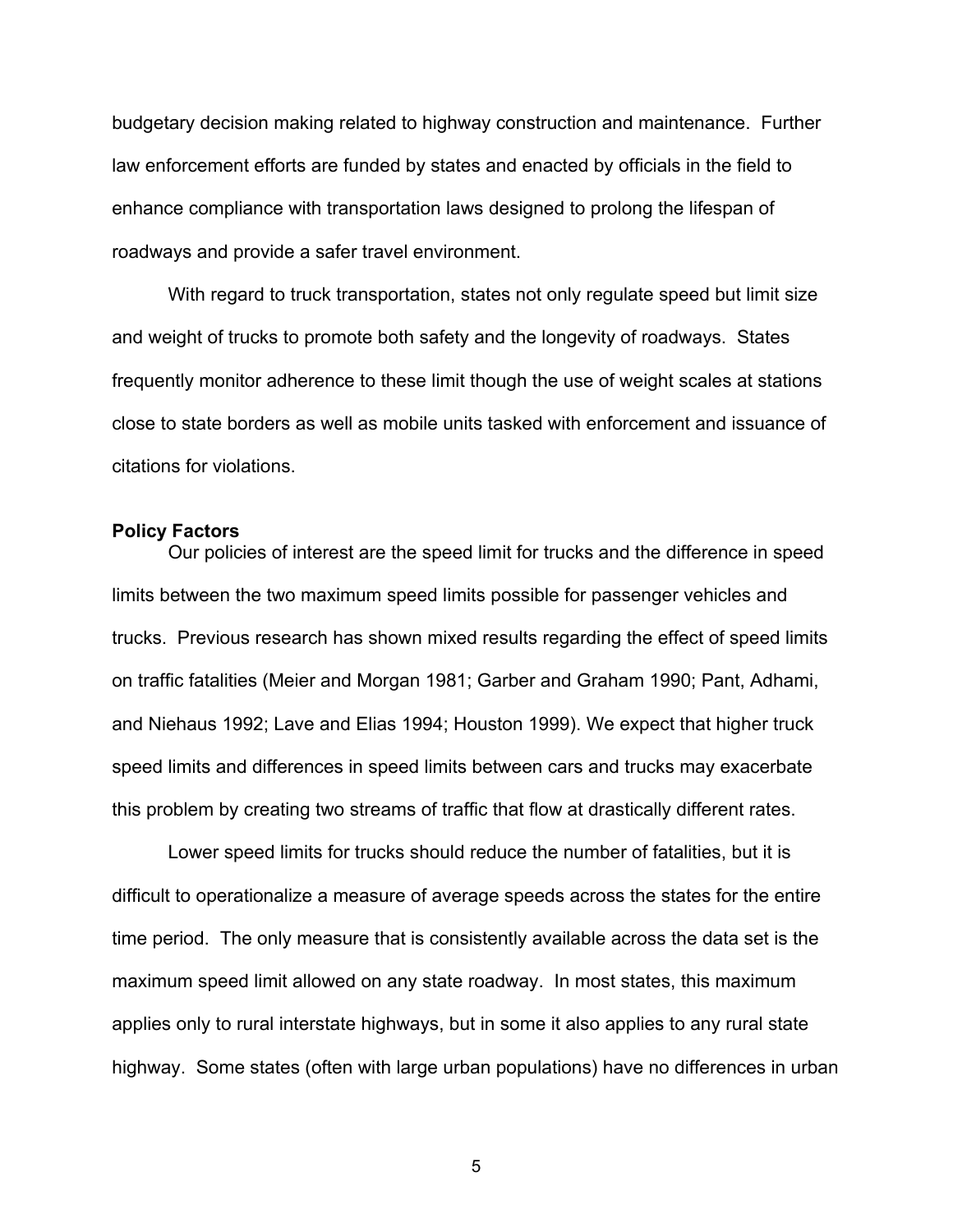or rural speed limits or by road type. We found a variety of sources for the speed limit data, but sources often conflicted with each other so we confirmed all data by checking state websites for relevant statutes, driver license guides, or information from the highway patrol. In a few cases, we also called states to confirm the data for past years.

The maximum weight and length requirements also vary by roadway type, but we use the highest figure possible in a state (which usually applies to state highways only for those states that allow more than the federal 80,000 pound limit on interstates for a total truck combination). The truck policies data were collected from several sources including the American Trucking Association as well as state agencies. We expect that states that allow longer and heavier trucks will experience higher levels of fatalities.

Truck VMT data allow for a more precise modeling of the impact that truck traffic has in estimating the effects on fatality rates. In order to understand how the composition of the traffic in a state impacts fatalities, we utilize the percentage of total VMT that is traveled by trucks to control for higher levels of truck traffic. We expect that as the VMT of trucks in a state increases as a percentage of all VMT, the rate of fatalities involving trucks will also increase. Unfortunately, NHTSA has collected this data since only 1994 so it severely limits our ability to develop a longer time series for the models we test.

To account for the stringency and effort with which length and weight restrictions are enforced by the states, we use the percent of vehicles cited for violating these limits. To control for differences in truck traffic in each state, we use the percent of citations issued for all trucks weighed with the state. The data are collected by the states and provided by the Federal Highway Administration.

 $\sim$  600  $\sim$  600  $\sim$  600  $\sim$  600  $\sim$  600  $\sim$  600  $\sim$  600  $\sim$  600  $\sim$  600  $\sim$  600  $\sim$  600  $\sim$  600  $\sim$  600  $\sim$  600  $\sim$  600  $\sim$  600  $\sim$  600  $\sim$  600  $\sim$  600  $\sim$  600  $\sim$  600  $\sim$  600  $\sim$  600  $\sim$  600  $\sim$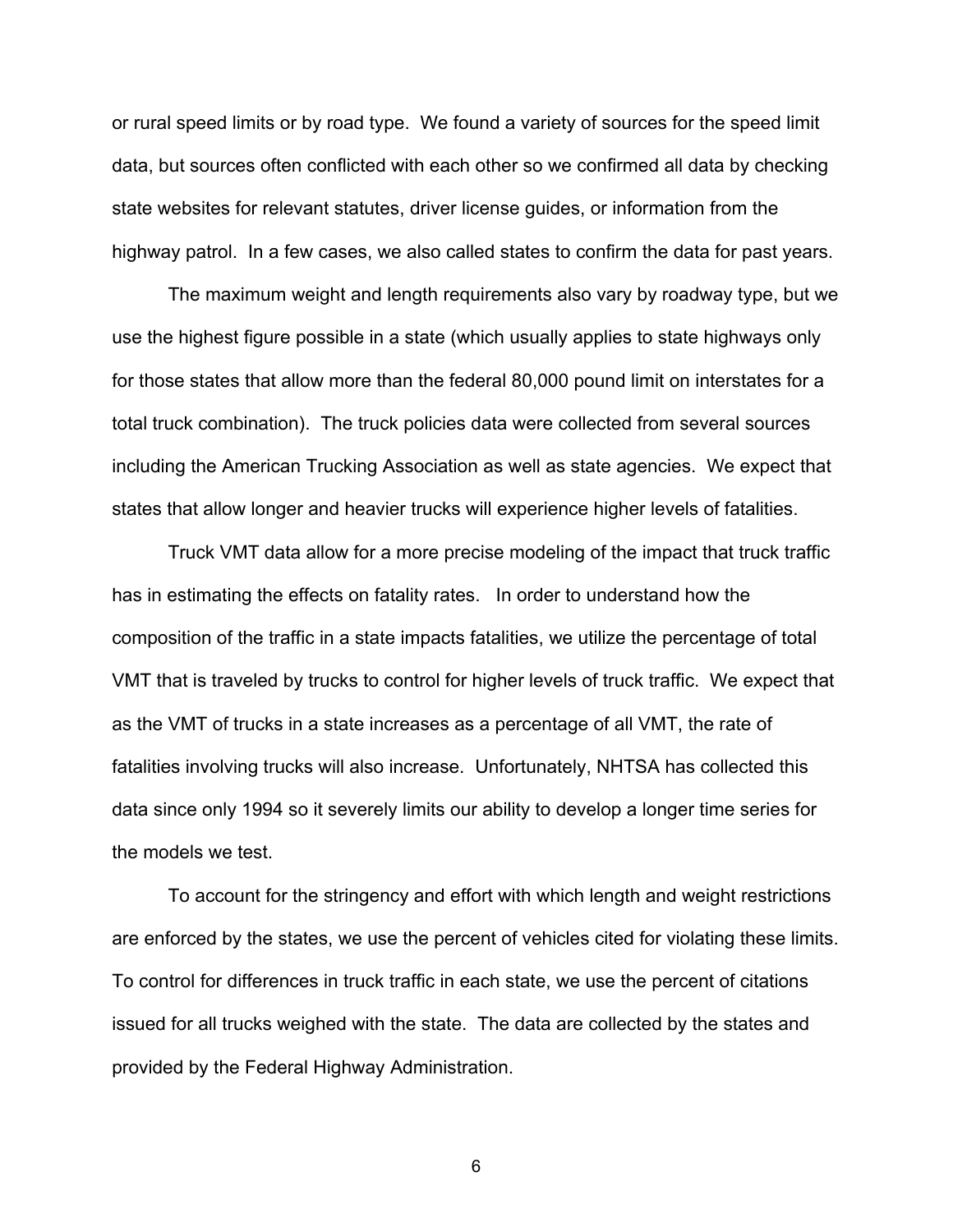Clearly, drinking and driving affects traffic safety. Many studies have found that the minimum legal drinking age affects passenger vehicle safety (Houston, Richardson and Neeley 1995), but this factor is invariant during the time period studied here (from 1994 to 2000). There are a wide number of state laws affecting drinking and driving behavior, and one that many states have adopted during our time frame is the .08 per se Blood Alcohol Content (BAC) laws. This law specifies a certain level of BAC as evidence of illegal intoxication, and many states have adopted this more stringent standard over the last few years in response to federal pressure involving highway funds. We expect that states with such a law will experience fewer traffic fatalities. The data were taken from various years of *Traffic Safety Facts*, published by NHTSA.

Mandatory seatbelt laws are also frequently found to have a significant impact on traffic fatalities (Chorba et al 1988, Wagenaar et al 1988; Houston et al 1995, 1996; Houston and Richardson 2002). We examine the impact of restraint systems by moving beyond the typical modeling of mandatory seatbelt laws and instead relying on a more precise indicator of individual behavior – state level data of seat belt usage rates provided by NHTSA in various years of *Traffic Safety Facts*.

#### **Control Factors**

We employ a variety of control factors that have been found to impact state fatality rates over time (Houston, Richardson, and Neeley 1995, 1996). Population density as a measure of urbanization should have a negative impact on fatalities due to decreased need for highway travel and higher levels of congestion that result in decreased speed. Per capita income (in constant dollars) as a measure of economic conditions has frequently been used in state fatality studies, but the expectations of its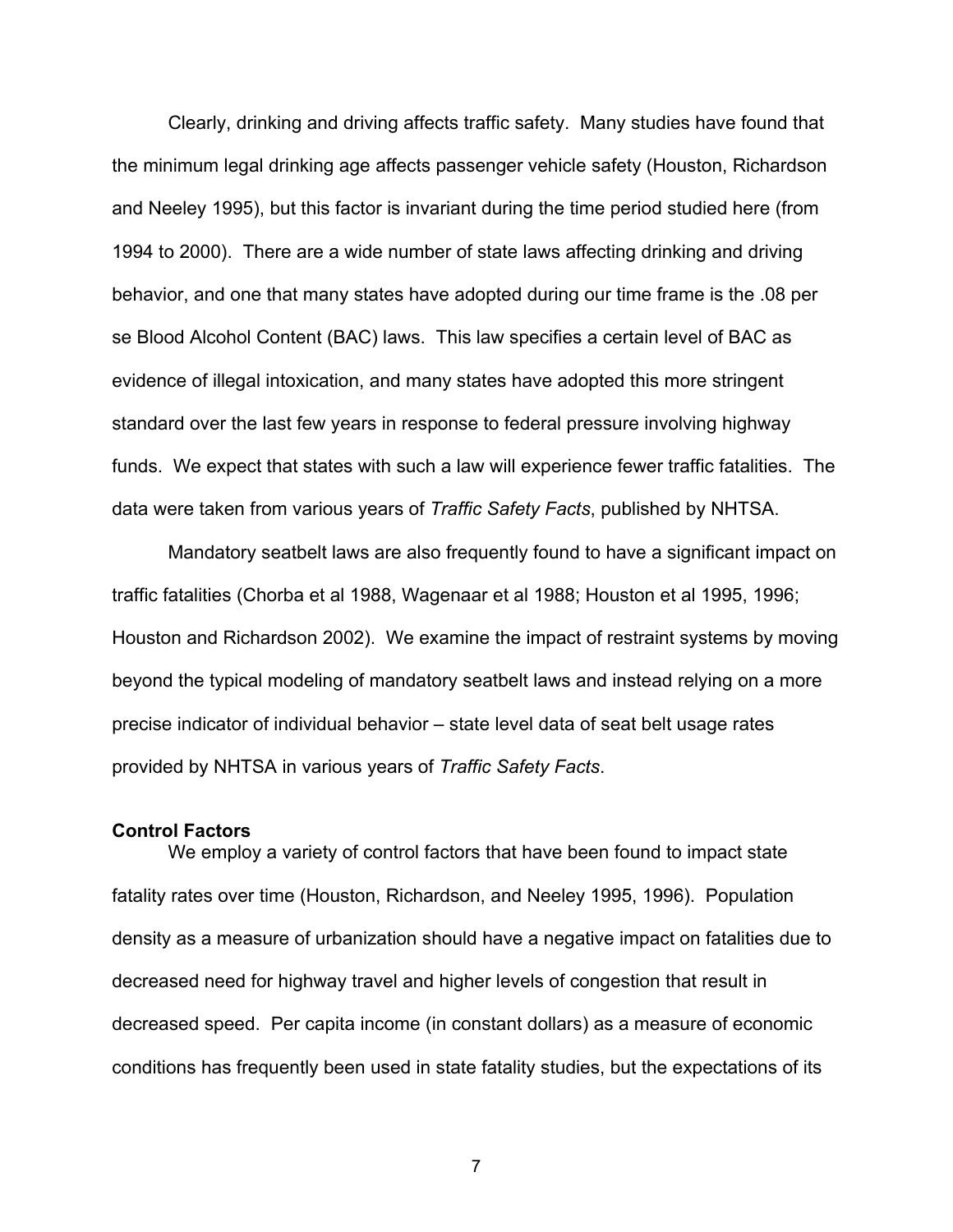impact vary. Some researchers have posited that those with higher incomes will have a higher demand for safety (Legge and Park, 1994), while others have argued that drivers with higher income will place a higher value on time thus increasing risky behavior (Peltzman, 1975; Graham and Garber, 1984). Population density and income per capita in constant dollars were obtained from the Census Bureau.

Climate factors may influence highway conditions with higher temperatures encouraging faster driving (Evans, 1991). We also include a measure of precipitation to capture the potential effects of snow and rain. In studies of smaller vehicles, it is often posited that precipitation will reduce speeds and therefore the severity of crashes, but less is known about the impact on fatalities involving large trucks. Because truck drivers may have more difficulty slowing down and controlling the vehicle in heavy precipitation of any form, it is possible that states with higher average precipitation levels will experience higher levels of fatalities in crashes involving large trucks. At the state level, we approximate these factors by utilizing average temperature (of either a single city value or the average of multiple cities per state) and precipitation from the *Statistical Abstract of the United States*.

 Highway conditions have been found to be important factors in explaining fatalities (Houston, Richardson, and Neeley 1995, 1996), and we include measures for three categories of highway expenditures that contribute to the safety: capital, maintenance, and police and safety. These expenditures are from *Highway Statistics* and include expenditures from all levels of government adjusted to constant dollars and standardized by vehicle miles traveled (VMT). Correcting for constant dollars removes inflationary tendencies that are often related to autocorrelation effects over time, and

<u>88 - Santa Amerikaanse konstantine (</u>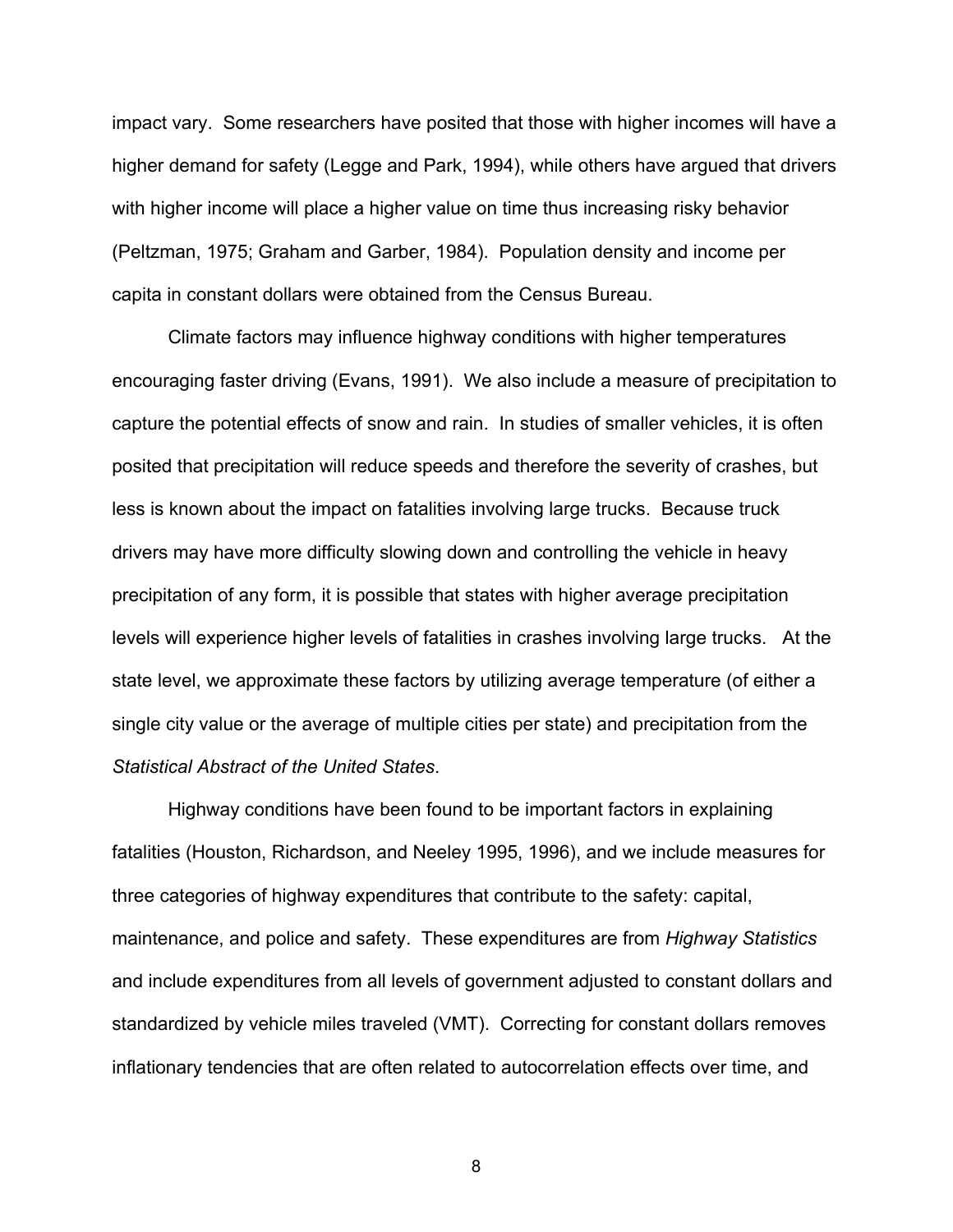standardization by VMT controls for the impact of size of a state's roadway system and usage. While these budgetary mechanisms are not high profile safety policies, their influence needs to be accounted for in any study of traffic fatalities. We expect that capital expenditures will have a positive effect on fatalities while maintenance and police and safety expenditures will have a negative impact.

#### **Analysis Plan**

We utilize the XTREG procedure in STATA to model the cross-section timeseries data set. Given the dominance of the cross-section over the time component, we estimate a random effects model using Generalized Least Squares regression to analyze the impact of different factors and policies on fatalities involving tractor-trailers with the state as our unit of analysis. We standardize our dependent variable, fatalities in which a tractor-trailer was involved, by the total vehicle miles traveled in a state by all vehicles. This adjustment controls for the vast differences in road mileage and usage. We analyze data from 1994 – 2000 when truck VMT estimates first became available to control for the proportionate mileage of trucks on a state's roadways. Because the number of fatalities is very low relative to the number of vehicle miles traveled, our coefficients in Table 1 appear to be quite small even though the impact of any given variable may be significant and substantively important.

## **Results**

 Our results presented in Table 1 show fairly good model fit, but more importantly for this first examination of this particular set of traffic fatalities the results indicate the policy impact of speed limits. Similar to previous studies regarding the deleterious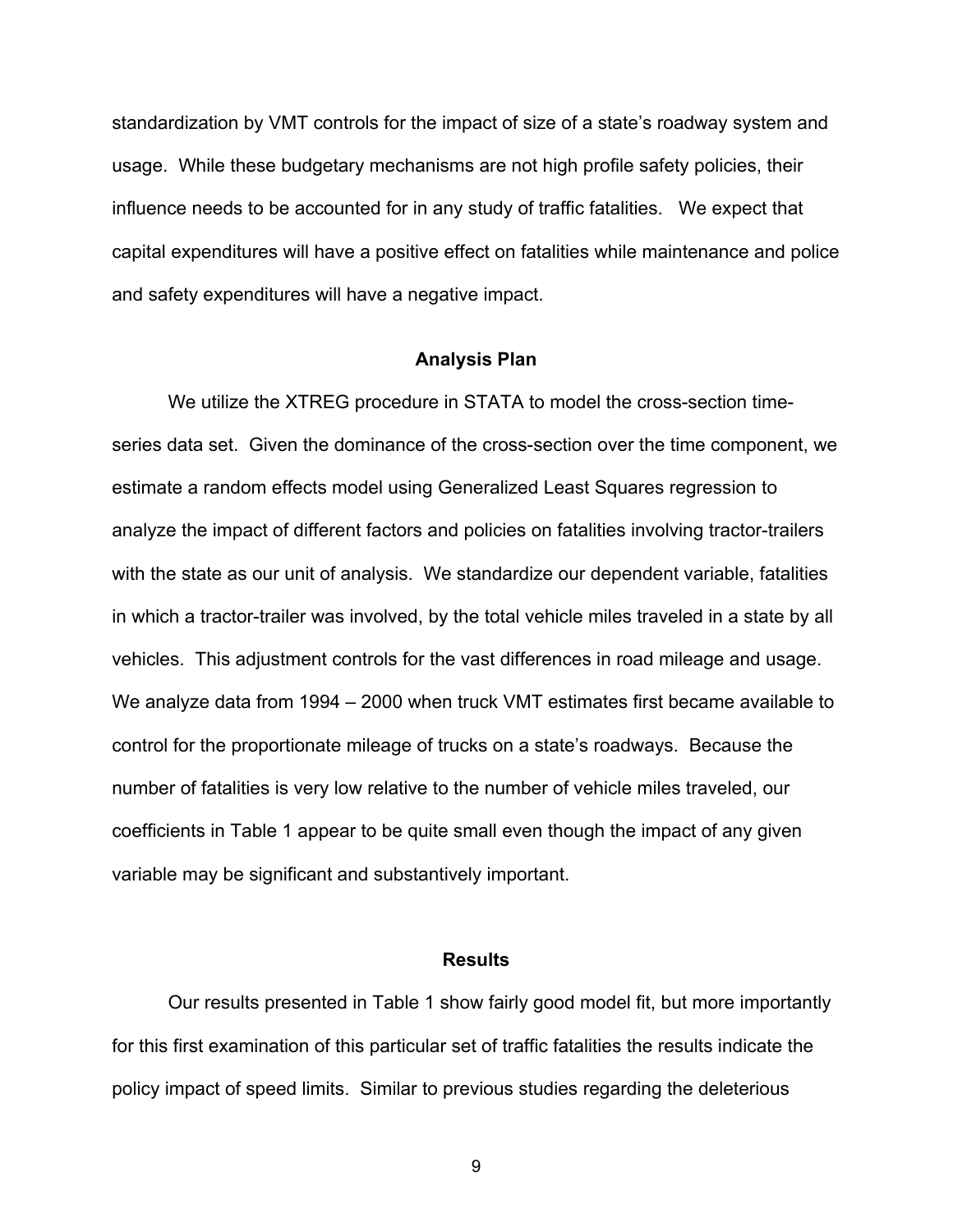effects of the 65-mph speed limit, we find that a higher maximum speed for tractortrailers has a significant and positive impact on the fatality rate. Alternatively, the difference in maximum speeds between cars and trucks has no statistically significant impact. Overall, if states seek to reduce traffic fatalities involving trucks, they can lower the truck speed limit without changing the normal vehicle speed limit and still achieve the desired results.

 Other truck specific regulatory policies -- maximum length, maximum weight, and percentage of weighed vehicles given citations – have no significant effect on truckrelated fatalities. Because most of the states with higher weight and length limitations are in less populated western states, such as Wyoming with a maximum length of 85 feet and a weight limit of 117,000 pounds, the higher limits may not matter much. This may also suggest that more densely populated states would need further analysis of this phenomenon before considering relaxing their regulations. The absence of an enforcement effect is also somewhat surprising because it is likely that states who are more vigorous in checking trucks would also be more likely to reduce the risk of a variety of other safety concerns with vehicles and driver behavior.

Two safety policies geared toward all vehicles affect the fatality rate differently. While the rate of seatbelt usage has no impact on fatalities, the adoption of a BAC .08 policy has a significant and negative effect. Even though seatbelt laws have been found to have a significant effect in reducing all traffic fatalities (Chorba et al 1988, Wagenaar et al 1988; Houston et al 1995, 1996; Houston and Richardson 2002), the use of seatbelts may not matter much in crashes between smaller vehicles and large trucks. Alternatively, the lower threshold for alcohol affects the likelihood of a crash occurring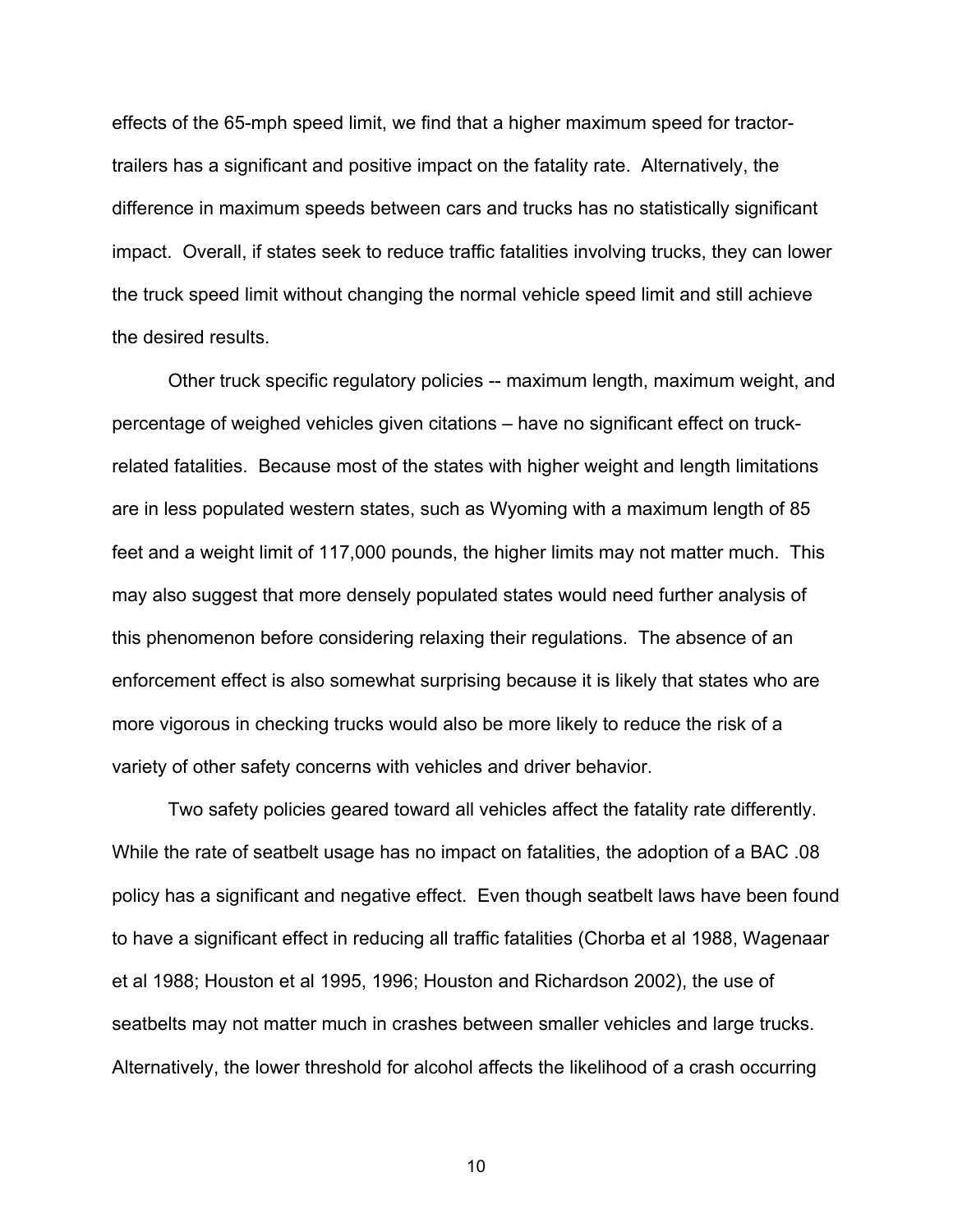so it has a similar impact on fatalities in crashes involving trucks as it has on the overall traffic fatality rate. Because our dependent variable does not consider who caused the crash, we do not know if the BAC level impact influences truck driver behavior or the drivers of the smaller vehicles in the crashes.

The control variables generally act as expected. The proportion of a state's VMT that is comprised of tractor-trailer miles, as opposed to total truck VMT, has a very strong and positive impact. As a state sees an increase in truck traffic, the fatalities in crashes involving trucks also increases. On the other hand, none of the expenditure variables attain significance. Further, there is no impact of temperature on fatalities, but average precipitation does have a significant positive effect on fatalities. Because wet conditions may exacerbate braking distances and steering control for large trucks, wetter states experience more fatalities involving large trucks. Population density negatively impacts fatalities as states with more rural populations see relatively higher truck-fatality rates. Income per capita (in constant dollars) also impacts fatality rates in a significant negative direction. This effect could be because states with higher average income have more citizens who can afford more expensive cars with more safety features or that more prosperous states may be able to afford other safety features not specified in the model.

# **Conclusion**

 Very little research on the impact of trucking regulations on traffic safety has been conducted, but this paper seeks to fill this gap. We conducted a cross-sectional time series analysis of traffic fatalities involving large trucks in the 50 American states over the time period from 1994 to 2000. The time frame was somewhat constricted by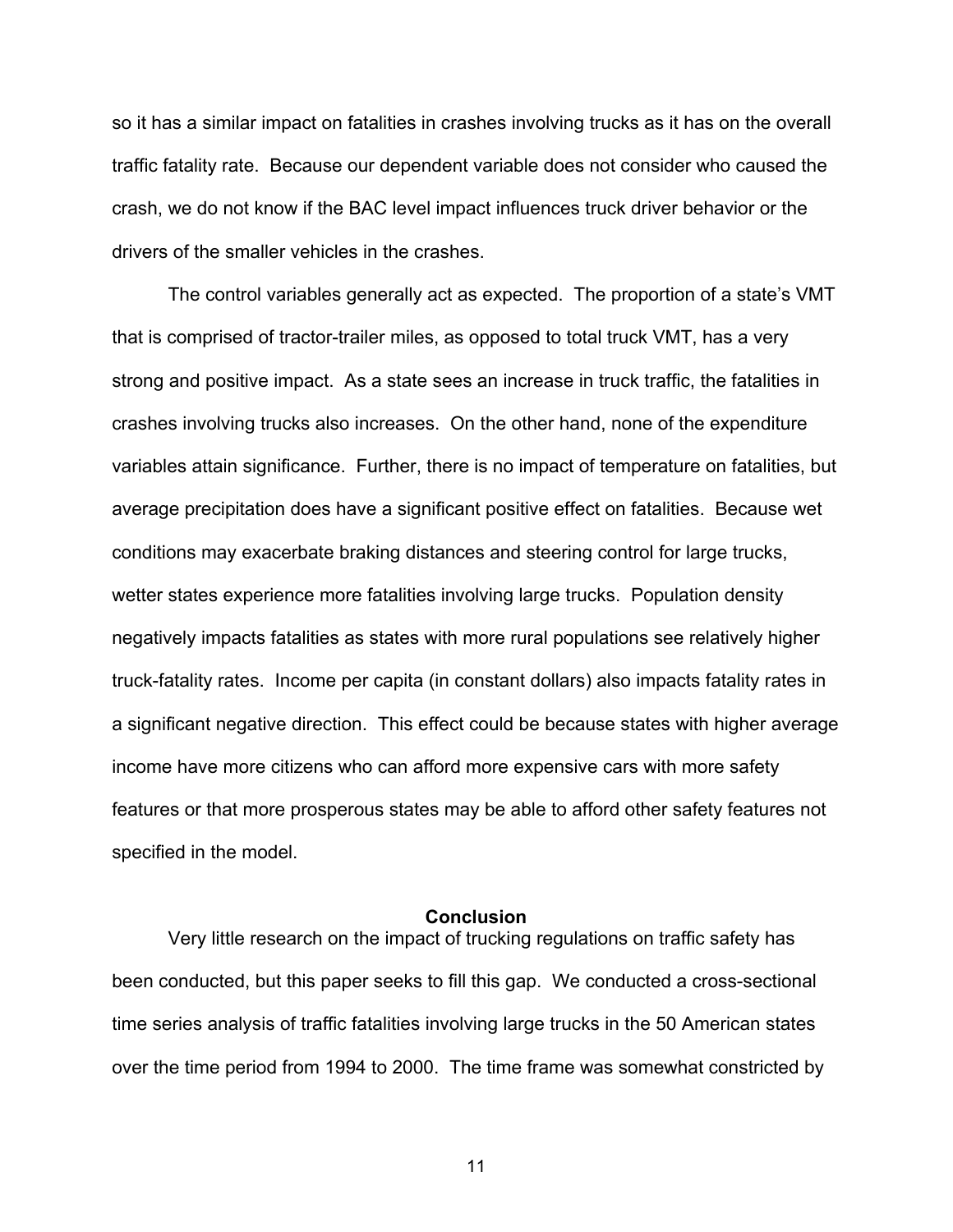the collection of truck travel rate data by NHTSA, but it was an important time for our research question involving the impact of truck speed limits in the states. Because of the removal of federal restrictions on speed limits, a number of states raised their speed limits prior to or early in our time frame so there was considerable variation in the dependent variable. Further, several states implemented speed limits that differed for large trucks versus other smaller vehicles so this allowed us to test for not only the impact of truck speed limits but also whether speed differences in the same traffic flow would negatively affect traffic safety.

 Our results, which are still somewhat tentative and early in the diagnostic stages, suggest that truck speed limits and the .08 BAC per se law (setting tighter restrictions on drinking and driving) are the only state laws that significantly reduce fatalities in crashes involving large trucks. On the other hand, the difference between truck and car speed limits does not affect safety, and none of the weight or length restrictions significantly affect traffic fatalities. Further, enforcement efforts, as measured by citations per truck weighed, do not increase safety. Finally, differences in state expenditures on building, maintaining or policing highways do not matter for traffic safety. Overall, states appear to have a limited set of policy tools that can be used to significantly affect the rate of fatalities caused by crashes involving large trucks.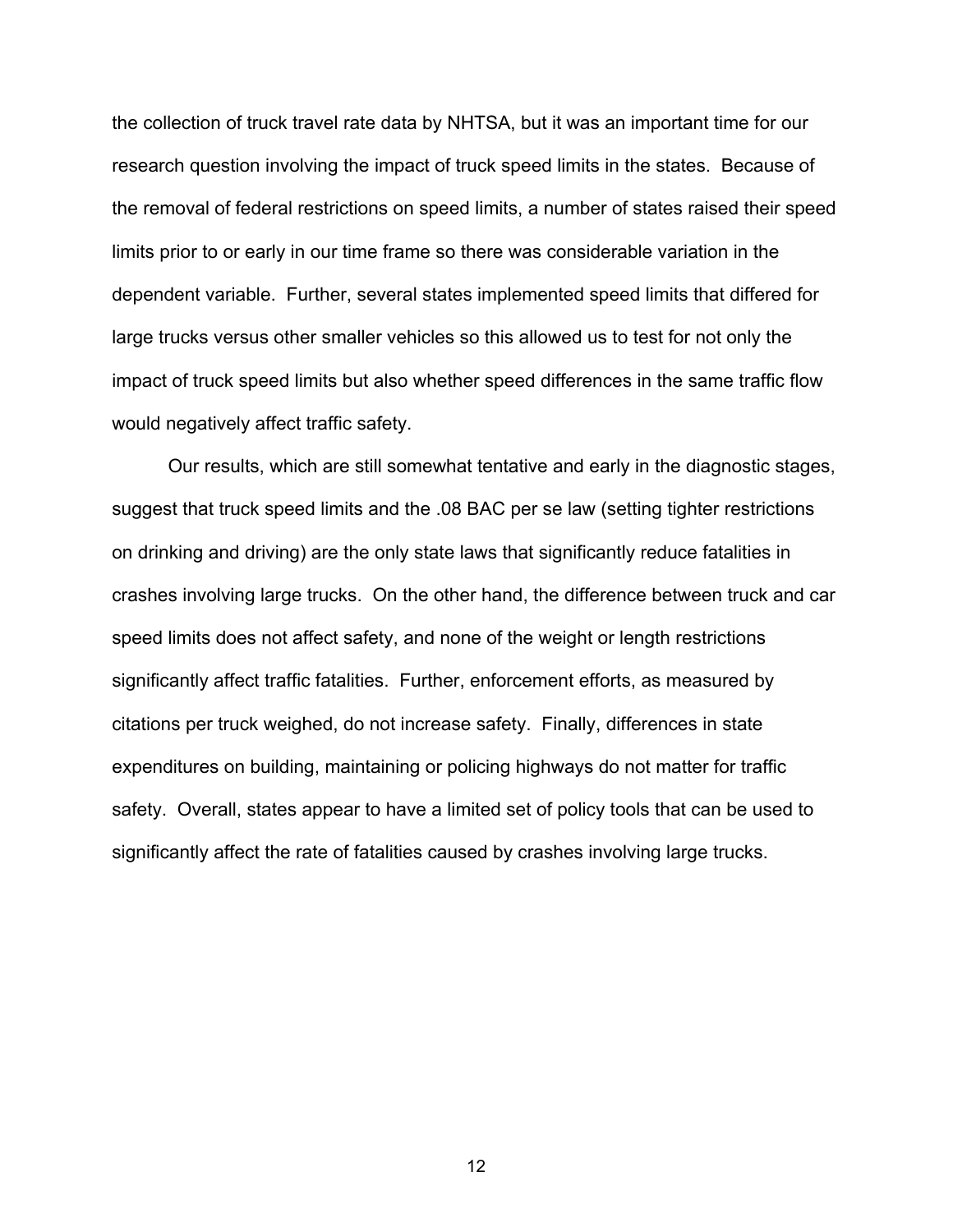# **Table 1 - Cross-Sectional Time Series Model of Fatalities Involving Trucks in the US States, 1994 – 2000, Random-effects GLS Regression**

|                                                 | <b>Fatalities Per Total VMT</b>       |              |
|-------------------------------------------------|---------------------------------------|--------------|
|                                                 | Coefficient                           | Std.Err.     |
| Constant                                        | .0025**                               | (.00095)     |
| <b>VMT Truck Ratio</b>                          | .00415***                             | (.0013)      |
| <b>Total Truck VMT</b>                          | $-000000003$                          | (.00000001)  |
| Maximum Length                                  | .000007                               | (.000007)    |
| Maximum Weight                                  | $-000000004$                          | (.000000004) |
| <b>Truck Maximum Speed</b>                      | $.000009*$                            | (.000004)    |
| <b>Speed Difference</b>                         | $-.000007$                            | (.00001)     |
| Temperature                                     | .000002                               | (.000008)    |
| Precipitation                                   | .00002***                             | (.000005)    |
| Seatbelt Usage                                  | .000002                               | (.000005)    |
| <b>Percent Citations</b>                        | $-0.0002$                             | (.0003)      |
| <b>BAC .08</b>                                  | $-0.003*$                             | (.0001)      |
| Per capita income (constant \$)                 | $-0000001$                            | (.00000003)  |
| Highway Capital Expenditures per VMT (const \$) | .000004                               | (.000009)    |
| Highway Maintenance Expend per VMT (const \$)   | $-.00004$                             | (.00002)     |
| Police & Safety Expend per VMT (constant \$)    | .00005                                | (.00004)     |
| <b>Population Density</b>                       | $-.000001***$                         | (.0000004)   |
| $N = 285$                                       | Wald Chi <sub>2</sub> (df) = $152.97$ |              |

| $\mathbf{v} = \mathbf{v}$ | <b>THE THE THE THE V</b> |
|---------------------------|--------------------------|
| Groups = $49$             | $Prob > chi2 = 0.0000$   |
| $R^2$ within = .03        | sigma $u = .0003$        |
| $R^2$ between = .77       | sigma $e = .0004$        |
| $R^2$ overall = .65       | $rho = .4717$            |
|                           |                          |

\* p<.05 \*\* p<.01 \*\*\* p<.001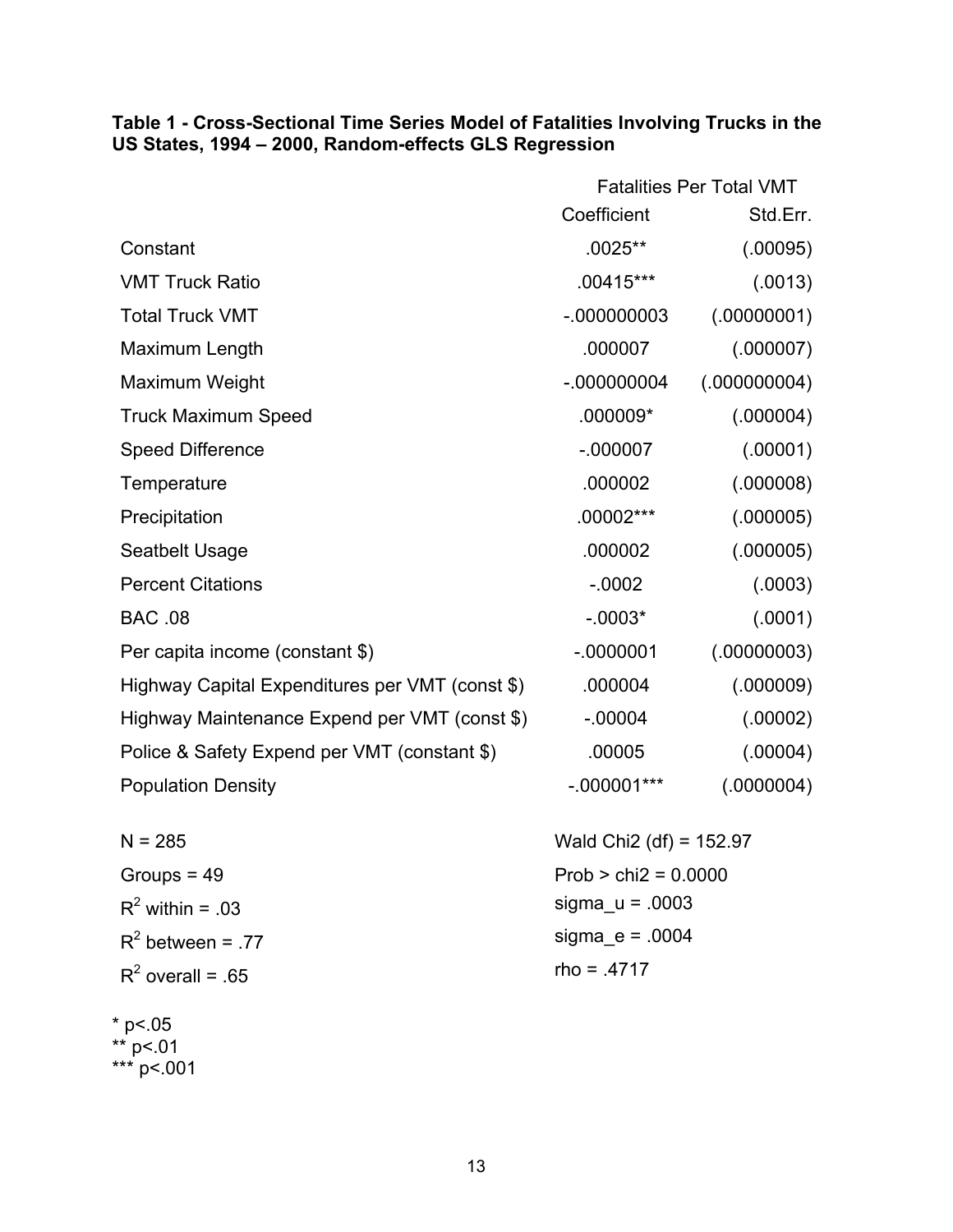# **References**

- Baum, Herbert M., JoAnn K. Wells, and Adrian K. Lund. 1990. "Motor Vehicle Crash Fatalities in the second year of 65 mph speed limits." *Journal of Safety Research* 21:1-8.
- Baum, Herbert M., JoAnn K. Wells, and Adrian K. Lund. 1991. "The Fatality Consequences of the 65mph Speed Limits, 1989." *Journal of Safety Research* 22:171-77.
- Chang, Gang-Len, and Jeffrey F. Paniati. 1990. "Effects of 65 mph speed limit on traffic safety." *Journal of Transportation Engineering* 116:213-226.
- Chorba, T., D. Reinfurt, and B. S. Hulka. 1988. "Efficacy of mandatory seat-belt use legislation." *Journal of the American Medical Association*. 260:3593–3597.
- Evans, Leonard. 1991. *Traffic Safety and the Driver*. New York: Van Nostrand Reinhold.
- Farmer, Charles. 1997. "Trends in Motor Vehicle Fatalities." *Journal of Safety Research* 28:37-48.
- Federal Highway Administration. 1990 2001. *Highway Statistics*. Washington, DC: US Department of Transportation.
- Garber, Steven, and John D. Graham. 1990. "The Effects of the New 65 Mile-per-Hour Speed Limit on Rural Highway Fatalities: A State-by-State Analysis." *Accident Analysis and Prevention* 22:137-49.
- Graham, John D. and Steven Garber. 1984. "Evaluating the Effects of Automobile Safety Regulation." *Journal of Policy Analysis and Management* 3:206—24.
- Federal Highway Administration. 2004. *Historical Data Base of Individual State, Puerto Rico and Washington, DC Activity from 1986-2001*. www.ops.fhwa.dot.gov/freight/regulate/historicalenforcement/historical\_data.htm, 2/10/04.
- Garber, Steven, and John D. Graham. 1990. "The Effects of the new 65 mile-per-hour speed limit on rural highway fatalities: A state-by-state analysis." *Accident Analysis and Prevention* 22:137-149.
- Houston, David J. 1999. "Implications of the 65-mph Speed Limit for Traffic Safety." *Evaluation Review* 23(3):304-315.
- Houston, David J., and Lilliard E. Richardson, Jr. 2002. "Traffic Safety and the Switch to a Primary Seat Belt Law: The California Experience," *Accident Analysis and Prevention* 34(6):743-751.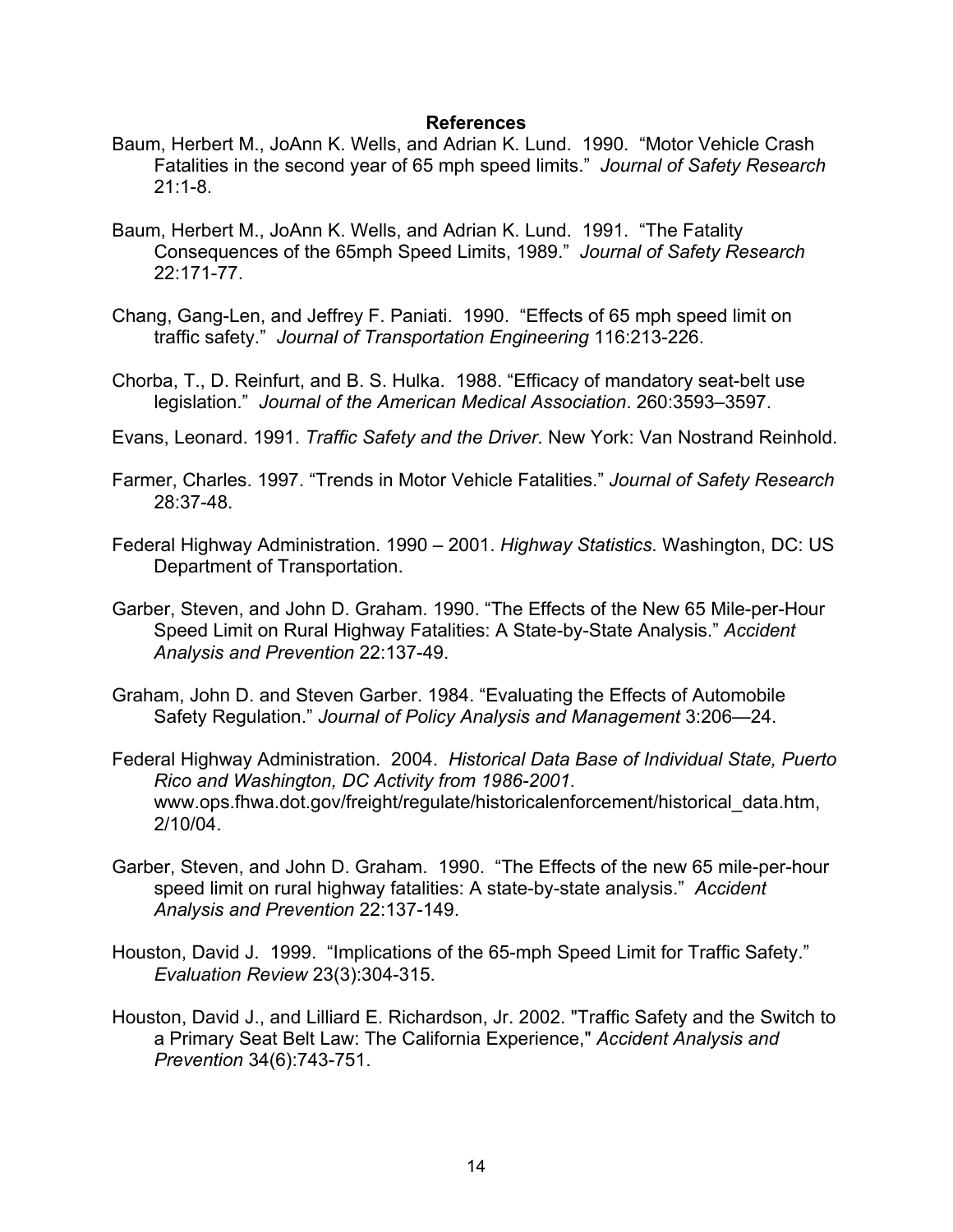- Houston, David J., Lilliard E. Richardson, Jr., and Grant W. Neeley. 1995. "Legislating Traffic Safety: A Pooled Time Series Analysis." *Social Science Quarterly* 76:328- 345.
- Houston, David J., Lilliard E. Richardson, Jr., and Grant W. Neeley. 1996. "Mandatory seat belt laws in the States: A study of fatal and severe occupant injuries." *Evaluation Review* 20:146–159.
- Kamerud, Dana B. 1988. "Evaluating the new 65 mph speed limit." In *Preventing Automobile Injury: New Findings from Evaluation Research*, Edited by John D. Graham. Dover, MA: Auburn House.
- Lave, Charles, and Patrick Elias. 1994. "Did the 65 mph speed limit save lives?" *Accident Analysis and Prevention* 26(1):49-62.
- Legge, Jerome S., Jr., and Joonghood Park. 1994. "Policies to Rescue Alcohol-Impaired Driving: Evaluating Elements of Deterrence." *Social Science Quarterly* 75:594-606.
- Lyman, Stephen and Elisa R. Braver. 2003. "Occupant Deaths in Large Truck Crashes in the United States: 25 Years of Experience." *Accident Analysis and Prevention* 32:731-739..,
- Meier, Kenneth J. and David R. Morgan. 1981. "Speed Kills: A Longitudinal Analysis of Traffic Fatalities and the 55 mph Speed Limit." *Policy Studies Review* 1:157—67.
- National Highway Traffic Safety Administration. 1990 2001. *Fatal Accident Reporting System: A Review of Information on Fatal Traffic Crashes in the United States*. Washington, DC: US Department of Transportation.
- National Safety Council. 1990 2001. *Accident Facts*. Chicago: National Safety Council.
- O'Malley, Patrick M., and Alexander C. Wagenaar. 1991. "Effects of Minimum Drinking Age Laws on Alcohol Use, Related Behaviors and Traffic Crash Involvement among American Youth: 1976-1987." *Journal of Studies on Alcohol* 52:478-91.
- Pant, Prahlad D., Jamal A. Adhami, and John C. Neihaus. 1992. "Effects of the 65-mph speed Limit on Traffic Accidents in Ohio." *Transportation Research Record*, no. 1375, pp. 53-60.
- Peltzman, Sam. 1975. "*The Effects of Automobile Safety Regulation*," *Journal of Political Economy* 83:677-725.
- Saffer, Henry, and Michael Grossman. 1987. "Beer Taxes, the Legal Drinking Age, and Youth Motor Vehicle Fatalities." *Journal of Legal Studies* 16:351-74.